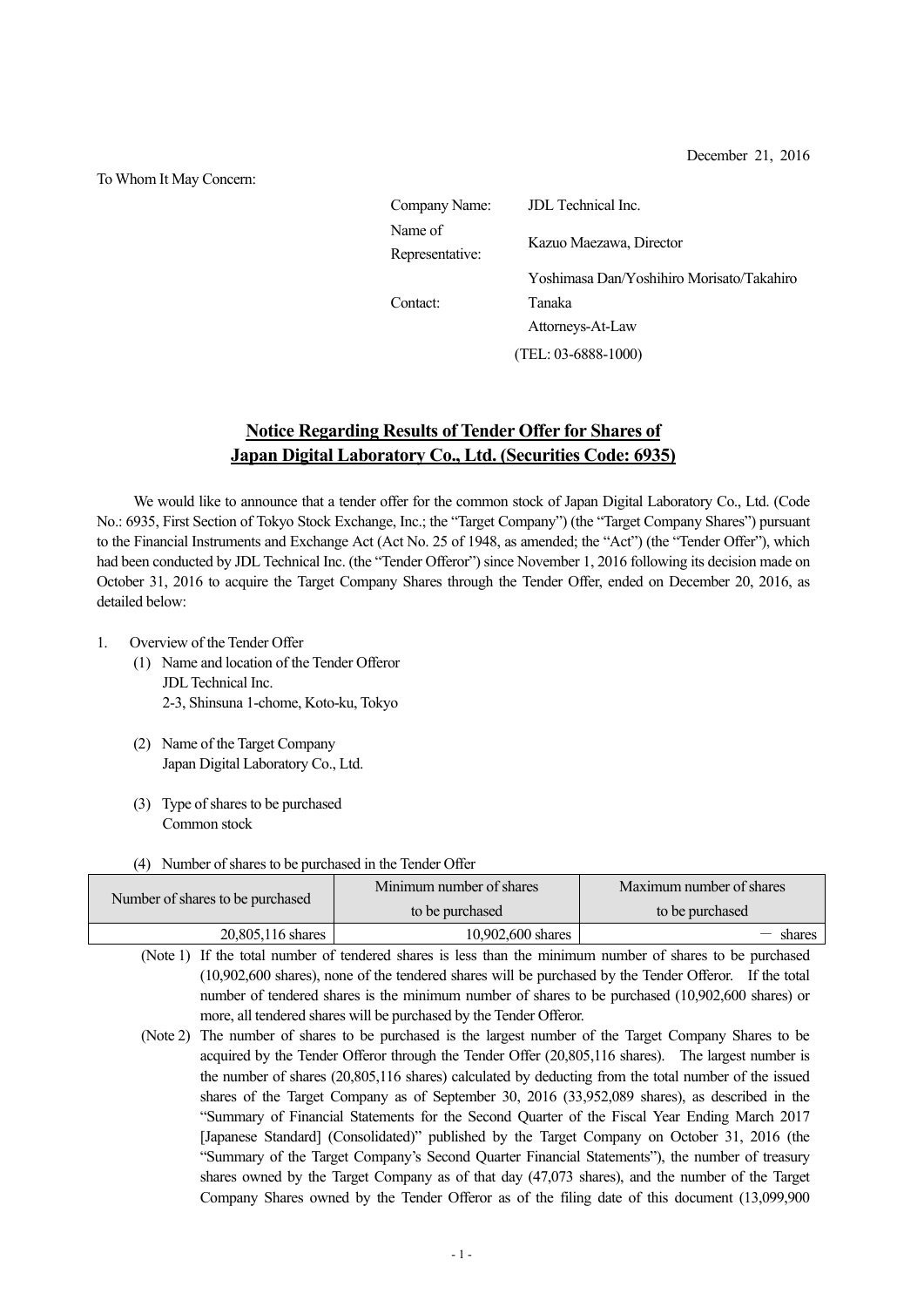shares).

- (Note 3) Shares constituting less than a whole unit will also be subject to the Tender Offer. The Target Company may purchase its own shares in accordance with statutory procedures during the tender offer period from any shareholder who exercises the right under the Companies Act to require the Target Company to purchase shares constituting less than a whole unit.
- (Note 4) The Tender Offeror has no plans to acquire any treasury shares owned by the Target Company through the Tender Offer.
- (5) Tender offer period
	- a. Tender offer period as of the time of filing of the tender offer registration statement (Japan standard time) From Tuesday, November 1, 2016 through Tuesday, December 20, 2016 (34 business days in Japan)
	- b. Possible extension of the tender offer period based on the Target Company's request Not applicable.
- (6) Tender offer price 2,420 yen per share of common stock
- 2. Results of the Tender Offer
	- (1) Whether the Tender Offer ended in success

The Tender Offer is subject to the condition that if the total number of tendered shares is less than the minimum number of shares to be purchased (10,902,600 shares), none of the tendered shares will be purchased by the Tender Offeror. However, since the total number of tendered shares (18,917,788 shares) has reached the minimum number of shares to be purchased (10,902,600 shares) or more, the Tender Offeror will purchase all tendered shares, as described in the public notice of the Tender Offer and the tender offer registration statement.

(2) Date of public notice of the results of the Tender Offer and name of newspaper for public notice

Pursuant to Paragraph 1 of Article 27-13 of the Act, the results of the Tender Offer were released to the media on December 21, 2016 in a manner set forth in Article 9-4 of the Order for Enforcement of the Financial Instruments and Exchange Act (Cabinet Order No. 321 of 1965, as amended) and Article 30-2 of the Cabinet Office Ordinance on Disclosure Required for Tender Offer for Share Certificates, etc. by Person Other than Issuer (Ordinance of the Ministry of Finance No. 38 of 1990, as amended; the "TOB Order").

| Type of shares                            | a. Number of shares offered | b. Number of shares purchased |  |
|-------------------------------------------|-----------------------------|-------------------------------|--|
| <b>Shares</b>                             | 18,917,788 shares           | 18,917,788 shares             |  |
| Stock acquisition rights                  | shares                      | shares                        |  |
| Bonds with stock acquisition rights       | shares                      | shares                        |  |
| Trust beneficiary certificates for shares | shares                      | shares                        |  |
|                                           |                             |                               |  |
| Depositary receipts for shares            | shares                      | shares                        |  |
|                                           |                             |                               |  |
| Total                                     | 18,917,788 shares           | 18,917,788 shares             |  |
| (Total number of dilutive shares)         |                             | shares)                       |  |

(3) Number of shares purchased

## (4) Ownership percentage of shares after the Tender Offer

| Number                             | of | voting | rights |               |                                                          |
|------------------------------------|----|--------|--------|---------------|----------------------------------------------------------|
| represented by shares owned by the |    |        |        | 130,999 units | (Ownership percentage of shares before the Tender Offer: |
| Tender Offeror before the Tender   |    |        |        |               | $38.64\%$                                                |
| Offer                              |    |        |        |               |                                                          |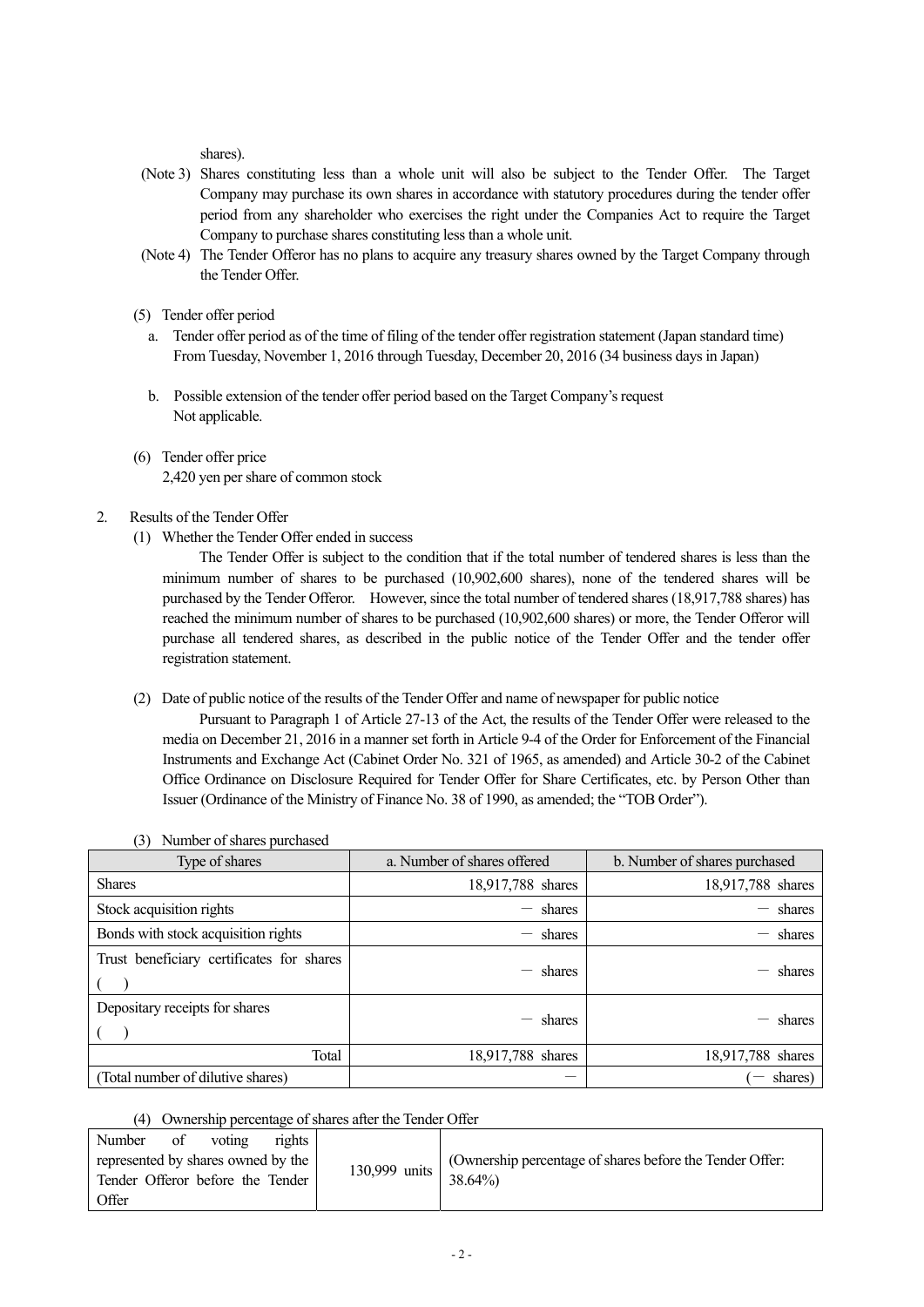| of<br>rights<br>Number<br>voting<br>represented by shares owned by<br>specially related parties before the<br>Tender Offer | 14,303 units  | (Ownership percentage of shares before the Tender Offer:<br>$4.22\%$ |
|----------------------------------------------------------------------------------------------------------------------------|---------------|----------------------------------------------------------------------|
| of<br>rights<br>Number<br>voting<br>represented by shares owned by the<br>Tender Offeror after the Tender<br>Offer         | 320,176 units | (Ownership percentage of shares after the Tender Offer:<br>94.43%)   |
| of<br>Number<br>rights<br>voting<br>represented by shares owned by<br>specially related parties after the<br>Tender Offer  | 0 units       | (Ownership percentage of shares after the Tender Offer:<br>$0.00\%$  |
| Total number of voting rights of all<br>shareholders of the Target Company                                                 | 338,524 units |                                                                      |

- (Note 1) "Number of voting rights represented by shares owned by specially related parties before the Tender Offer" and "Number of voting rights represented by shares owned by specially related parties after the Tender Offer" are the total number of voting rights represented by shares owned by each specially related party (except for those who are excluded from the specially related parties pursuant to Item 1 of Paragraph 2 of Article 3 of the TOB Order in the calculation of the ownership percentage of shares under each item of Paragraph 1 of Article 27-2 of the Act).
- (Note 2) "Total number of voting rights of all shareholders of the Target Company" is the number of voting rights of all shareholders as of September 30, 2016, as described in the 49th Fiscal Year Second Quarterly Report filed by the Target Company on November 14, 2016. However, because shares constituting less than a whole unit are also subject to the Tender Offer, "Ownership percentage of shares before the Tender Offer" and "Ownership percentage of shares after the Tender Offer" are calculated using the number of voting rights (339,050 units) with respect to the number of shares (33,905,016 shares), obtained by deducting the number of treasury shares held by the Target Company as of September 30, 2016 (47,073 shares), as described in the Summary of the Target Company's Second Quarter Financial Statements, from the total number of the issued shares as of that day (33,952,089 shares), as described in the Summary of the Target Company's Second Quarter Financial Statements, as the denominator.
- (Note 3) "Ownership percentage of shares before the Tender Offer" and "Ownership percentage of shares after the Tender Offer" are rounded to the nearest hundredth of a percent.
- (5) Calculation in the case of a tender offer by the proportional method Not applicable.

## (6) Method of settlement

a. Name and location of head office of financial instruments business operators and banks, etc. that will settle the Tender Offer

Mitsubishi UFJ Morgan Stanley Securities Co., Ltd. 5-2, Marunouchi 2-chome, Chiyoda-Ku, Tokyo kabu.com Securities Co., Ltd. (the sub-agent) 3-2, Otemachi 1-chome, Chiyoda-Ku, Tokyo

- b. Commencement date of settlement December 28, 2016 (Wednesday)
- c. Method of settlement

A notice of purchases through the Tender Offer will be mailed to the address or location of tendering shareholders (or their standing proxy in the case of foreign shareholders) without delay after the end of the tender offer period. The sub-agent will deliver it in an electromagnetic manner through a screen after login.